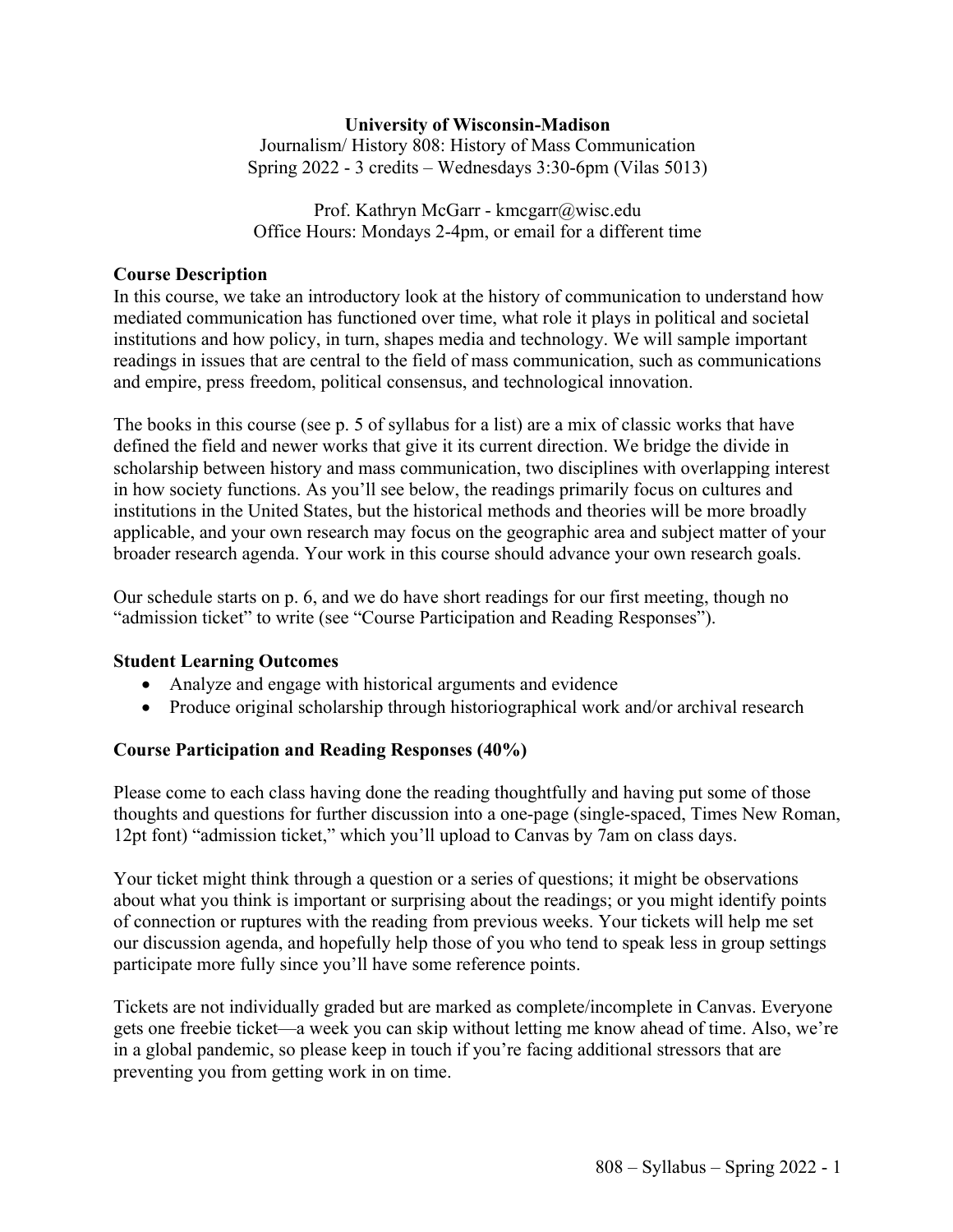You don't need to have understood everything in the readings by class time, and asking for more context on some particular historical question is completely valid and expected. But I also expect you to have taken notes on the readings and come prepared to "go to the text," which is a phrase I will say a lot. I also expect you to practice active, respectful listening and try to build on your classmates' comments.

Let's approach each text with a generous spirit, determining what we can gain from these authors for our own research or teaching. We are here to learn, not pick apart books and explain why we would have written something different. We absolutely should read these authors with a critical eye, but that includes acknowledging their accomplishments.

Since this is a graduate discussion-based seminar, you all know how important your preparation and participation is to the success of the class (very!). You also know how subjective participation grades are, so please talk to me if you have any concerns during the semester. If it's helpful to you, here are the general guidelines I keep in mind:

A student who receives an **A** for participation in section typically comes to every class with questions about the readings in mind. An 'A' discussant engages others about ideas, respects the opinions of others, and consistently elevates the level of discussion.

A student who receives a **B** for participation in section does not always come to class with questions about the readings in mind. A 'B' discussant waits passively for others to raise interesting issues. Some discussants in this category, while courteous and articulate, do not adequately listen to other participants or relate their comments to the direction of the conversation.

A student who receives a **C** for section attends regularly but typically is an infrequent or unwilling participant in discussion.

A student who does not adequately prepare for discussion risks the grade of **D** or **F**.

Students may receive a grade that falls between these categories (AB, BC, CD).

## **Assignments**

1. 15-20 page paper (double-spaced, Times New Roman, 12pt) due Monday, May 9 by 11:59pm **(30%)**

You have three option for your research project this semester. We will talk more in class about all of these options, and we will brainstorm ideas together, as well as talk through concrete best practices for research online. We'll also talk about how to construct an essay for those of you in your first semester who might not be as used to writing papers of this length. Everyone, though, please let me know at any time if I'm taking for granted some knowledge or skill. If you're confused, at least three other people are, too. Here are the three options:

a) A historiographical essay.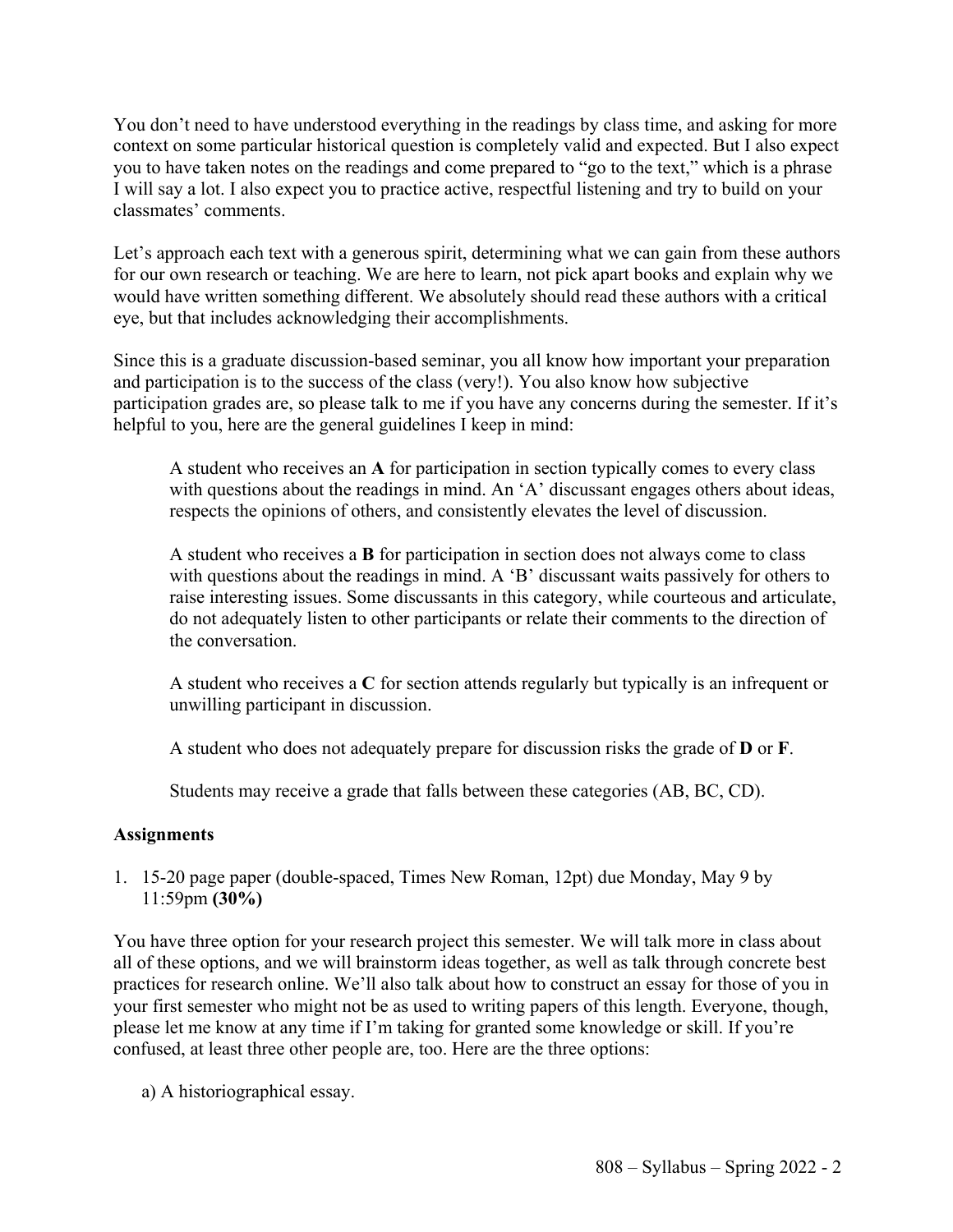-or-

b) A proposal for a research paper for a conference that you could imagine applying to in the future (note whether it's for OAH, AHA, AEJMC, AJHA, ICA, or another conference in your field). The proposal will include a substantial amount of the actual draft, including a literature review and some online primary research. You can also include a section on proposed future archival research, since you likely will not be able to access even the Wisconsin Historical Society's physical collections this semester.

-or-

c) Select an established historian of mass communication and read their "canon." Write an intellectual biography describing what you see as their central preoccupations, methodologies, and contributions. What are the questions their work raises and does not answer? How do they exemplify (or fail to exemplify) the broader development of the subfield? What is the relationship between earlier and later work? Note that in order for this exercise to be successful, you will need to select someone who has written at least two books and several articles in the field.

2. Proposal and partial annotated bibliography for your final paper **(10%)** due Friday, March 25 at 11:59pm

The proposal (a few paragraphs) and annotated bibliography of at least five sources (paragraph each) is to help keep you on track for the research paper, and gives me a chance to discuss your projects with you in detail and to suggest additional readings.

3. Presentation of an additional reading to the group **(20%)**

Everyone will sign up for a week during which they will read an additional book and present the author's arguments to the class for about 20 minutes. Ideally, this book will be one that will go on your annotated bibliography, but it's okay if it doesn't, since you may not have your topic selected when you present. There's a list at the end of the syllabus with suggested readings, but you may choose a different book as long as you've run it by me at least a week ahead of time.

## **Credit Standards (3 Credits)**

The credit standard for this course is met by an expectation of a total of 145 hours of student engagement with the course learning activities.

## **Academic Integrity**

By enrolling in this course, each student assumes the responsibilities of an active participant in UW-Madison's community of scholars in which everyone's academic work and behavior are held to the highest academic integrity standards. Academic misconduct compromises the integrity of the university. Cheating, fabrication, plagiarism, unauthorized collaboration and helping others commit these acts are examples of academic misconduct, which can result in disciplinary action. This includes but is not limited to failure on the assignment/course, disciplinary probation or suspension. Substantial or repeated cases of misconduct will be forwarded to the Office of Student Conduct & Community Standards for additional review. For more information, refer to studentconduct.wiscweb.wisc.edu/academic-integrity/.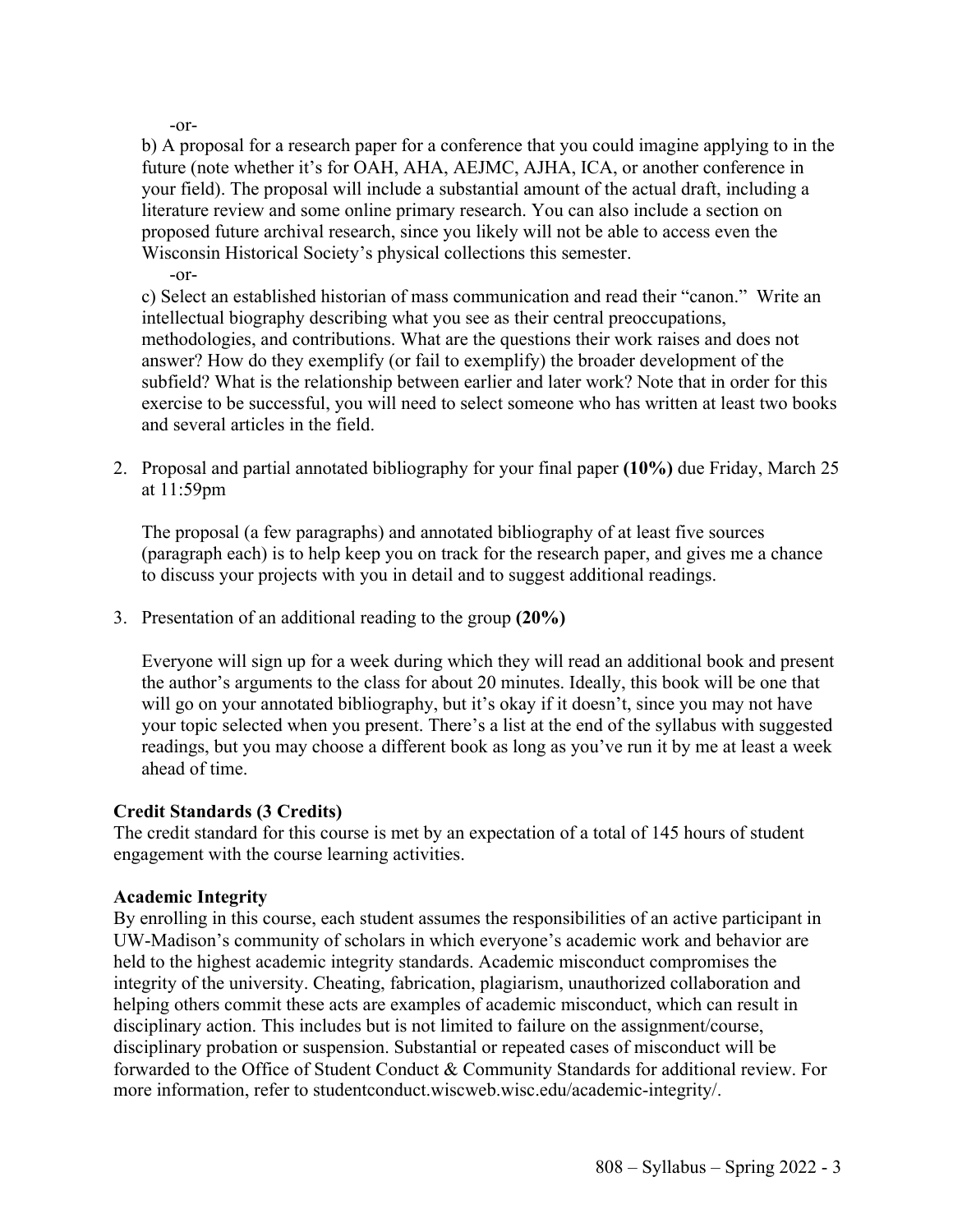This class will follow university guidelines concerning scholastic misconduct and grievance procedures. You should all know what plagiarism is — using someone else's words, design or thoughts in your own work. This involves cutting and pasting material from others, using images for which you don't have the rights, taking from stories or papers written by other students or writers, or fabricating material. Your work should only include your own writing, paraphrased material or direct quotes from sources. If you have questions about plagiarism or whether what you're doing is wrong, please ask. You will not be punished for asking, but you will be disciplined for plagiarism.

Students may not "double dip"—that is, may not use work produced for another class in this class.

## **Accommodations for Students With Disabilities**

University of Wisconsin-Madison supports the right of all enrolled students to a full and equal educational opportunity. The Americans with Disabilities Act (ADA), Wisconsin State Statute (36.12), and UW-Madison policy (Faculty Document 1071) require that students with disabilities be reasonably accommodated in instruction and campus life.

Reasonable accommodations for students with disabilities is a shared faculty and student responsibility. Students are expected to inform me of their need for instructional accommodations by the end of the third week of the semester, or as soon as possible after a disability has been incurred or recognized. I will work either directly with you or in coordination with the McBurney Center to identify and provide reasonable instructional accommodations. Disability information, including instructional accommodations as part of a student's educational record, is confidential and protected under FERPA. For more information about accommodations and related services, visit the McBurney Disability Resource Center (www.mcburney.wisc.edu).

## **Creating an Inclusive Learning Environment in this Class**

The issues we will discuss in this class cannot be thoughtfully and rigorously discussed without an occasional reference to unpopular ideas or to offensive material. Students and instructors alike are expected to remain sensitive to individual differences. The diversity of a multicultural society requires that we discuss differences with no anger, arrogance, or personal attacks, and without perpetuating stereotypes about gender, age, race, religious affiliation, sexual preference, national origin, dialect, or disability. This also goes for political affiliations.

In this class, we must be aware of our own biases and privilege, avoid asking others to stand in for an entire community (even implicitly) or to have those people bear the burden of educating us. Please try to curtail your inevitable feelings of defensiveness. Recognize your feelings of angst etc. when they arise, interrogate them, and sit with them before acting on them as much as possible. Understand that no matter how we identify, we all occupy privilege (even just being at UW affords us a certain privilege that others do not have). A "safe space" will mean a place where people feel comfortable expressing themselves, asking questions, and otherwise engaging in the class. However, "safe" does not mean banning different perspectives that you do not agree with. Statements of hate or intolerance – not matter who they come from – are not welcome in this class.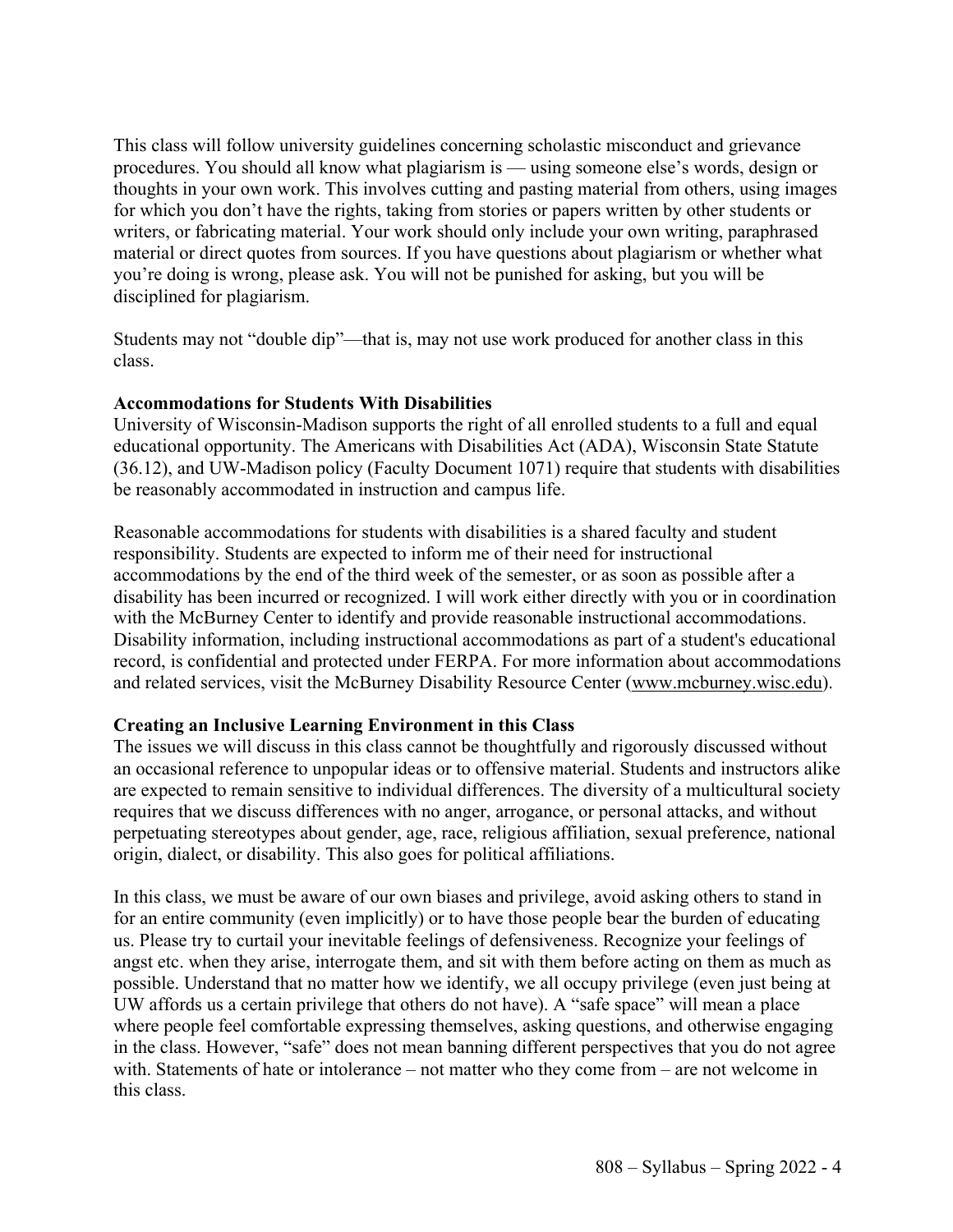# **Please refer to the UW website for all relevant COVID-19 regulations.**

# **Course Readings\***

The endnotes are especially important for understanding the genesis of an author's ideas as well as the primary sources they're relying on. For this reason, I prefer reading texts in hard copy so I can flip back and forth easily, as well as skim.

We're lucky that several of our books are available as e-books (see the list below), but if you have trouble digesting books digitally, as I often do, I recommend you try to buy or borrow hard copies. A copy of each will be on reserve in the Journalism Reading Room.

Books, listed in the order in which you need them:

- Paul Starr, *The Creation of the Media: Political Origins of Modern Communications* (New York: Basic Books, 2004).
- Julia Guarneri, *Newsprint Metropolis: City Papers and the Making of Modern Americans* (Chicago: University of Chicago Press, 2017). Currently available as a De Gruyter University Press Library eBook through UW Library.
- Oliver Boyd-Barrett, ed. *Communications Media, Globalization, and Empire* (Indiana University, 2007). Available as a Project Muse ebook through UW Library.
- Sam Lebovic, *Free Speech and Unfree News: The Paradox of Press Freedom in America* (Cambridge, Mass.: Harvard University Press, 2016). Currently available as a De Gruyter University Press Library eBook through UW Library.
- Michael Schudson, *The Rise of the Right to Know: Politics and the Culture of Transparency, 1945-1975* (Cambridge, Mass.: Harvard University Press, 2015). Currently available as a De Gruyter University Press Library eBook through UW Library.
- Wendy Wall, *Inventing the "American Way": The Politics of Consensus from the New Deal to the Civil Rights Movement* (New York: Oxford University Press, 2008).
- Daniel Hallin, *The "Uncensored War": The Media and Vietnam* (1986; Berkeley: University of California Press, 1989).
- Janet Abbate, *Inventing the Internet* (Cambridge: MIT Press, 1999). Currently available as a Proquest ebook through UW Library.

\*Articles, individual chapters, and any other supplementary materials marked in the schedule with an asterisk are available on Canvas under "Files."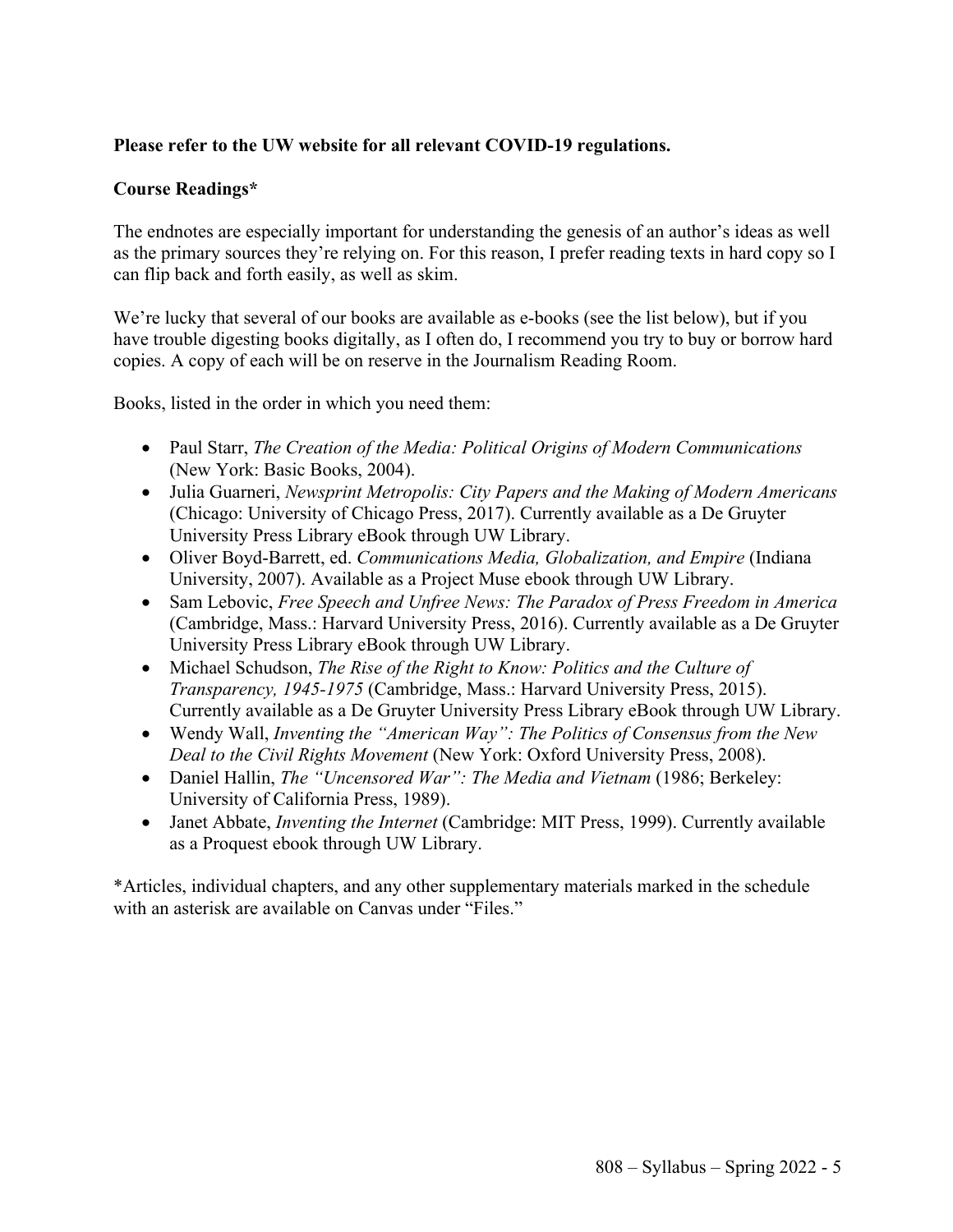#### Course Schedule

### **Intro to the Field**

Jan. 26 \*James Carey "The Problem of Journalism History" (1974) in *James Carey: A Critical Reader*, Eve Stryker Munson and Catherine A. Warren, eds. (University of Minnesota Press, 1997).

> \*Hanno Hardt, Foreword, in *The History of Media and Communication Research*, Park and Pooley eds. (2008)

### **Historiography**

Feb 2 \* Jefferson Pooley, chapter 2, "The New History of Mass Communication Research," in *The History of Media and Communication Research*

> \*Sue Curry Jansen, chapter 3, "Walter Lippmann: Straw Man of Communication Research," in *The History of Media and Communication Research*

\*John Nerone, "History, Journalism, and the Problem of Truth" in *Assessing Evidence in a Postmodern World* (2013)

#### **History of Media**

Feb. 9 \* Robert Darnton, "An Early Information Society: News and the Media in Eighteenth-Century Paris," *American Historical Review* 105, no. 1 (February 2000):1-35.

> \*Nord, "Teleology and News: The Religious Roots of American Journalism, 1630-1730"

Starr, *The Creation of the Media,* pp. ix-266 only

Feb. 16 Guarneri, *Newsprint Metropolis*

#### **Methods**

Feb. 23 **Class meets at Wisconsin Historical Society, details to come by email**

Starr, *The Creation of the Media*, pp. 267-402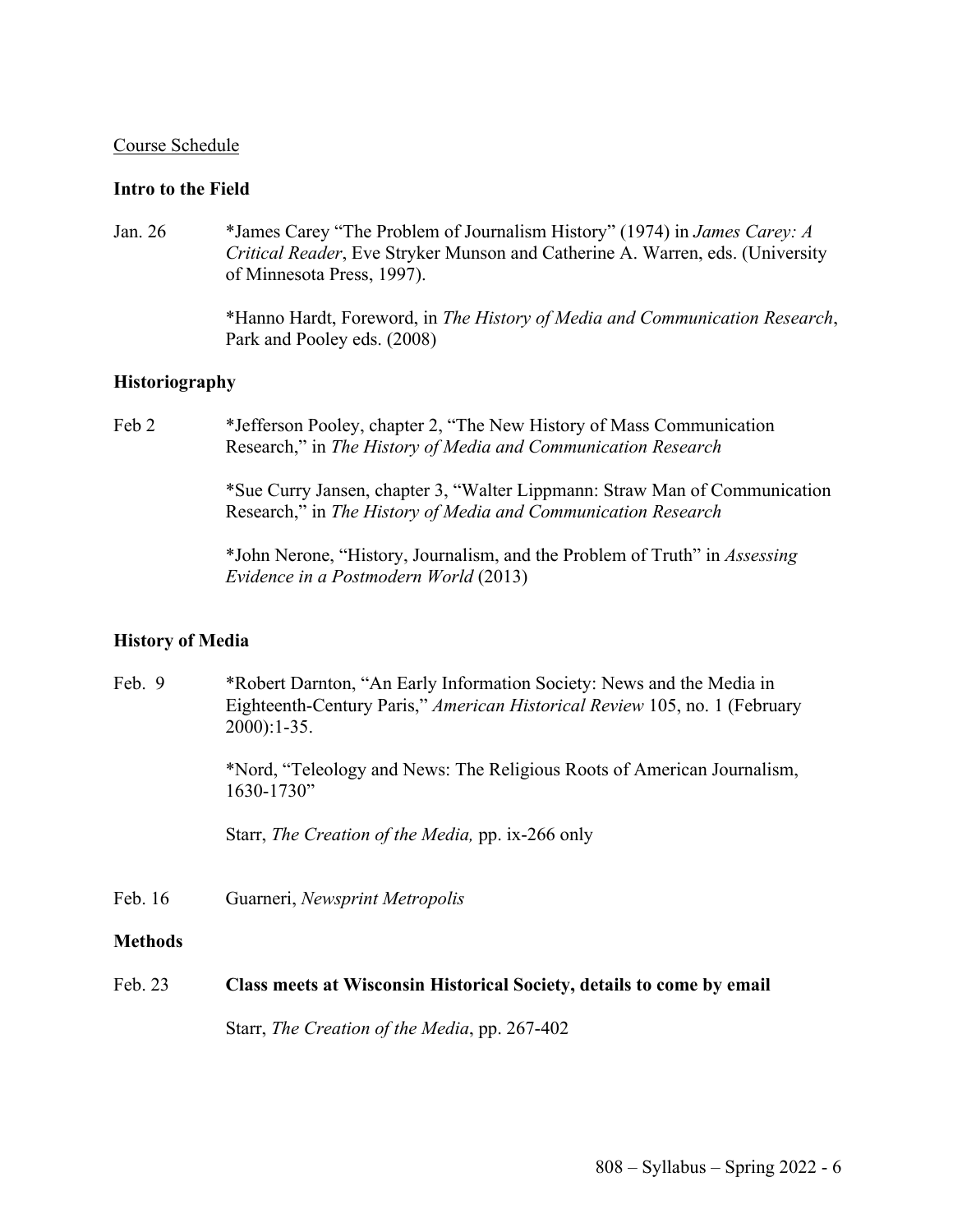\* Jeffrey A. Smith, "Writing Media History Articles: Manuscript Standards and Scholarly Objectives," Journalism & Mass Communication Quarterly 2015, Vol. 92(1) 12–34.

For your ticket this week, reflect briefly on Starr (it will be the second time), but focus on exploring how your current research agenda could benefit from archival research. Try to be specific about the kinds of collections you'd use. If you feel like you don't yet have a research agenda, write a paragraph brainstorming some ideas for what you might like to focus on for your final research project and where archives could be useful.

This will be our methods class, and will include an tour of archival collections. We'll also go over practicalities of conducting and organizing archival research.

#### **Communications and Empire**

March 2 \*Dwayne R. Winseck and Robert M. Pike, Communication and Empire, "Media markets, power and globalization, 1860–1910," Global Media and Commnication, vol. 4, no. 1 (2008): 7-36.

> Intro, Parts One and Two from Boyd-Barrett, ed. *Communications Media, Globalization, and Empire*

March 9 Parts Three and Four from Boyd-Barrett, ed. *Communications Media, Globalization, and Empire*

#### **Freedom of Speech and Information**

March 23 Lebovic, *Free Speech and Unfree News* 

**DUE:** Proposal and partial annotated bibliography for your final paper due to Canvas **Friday, March 25** by 11:59pm (10%)

March 30 Schudson, *The Rise of the Right to Know*

#### **Creating Consensus**

- April 6 Wall, *Inventing the "American Way"*
- April 13 Hallin, *The "Uncensored War"*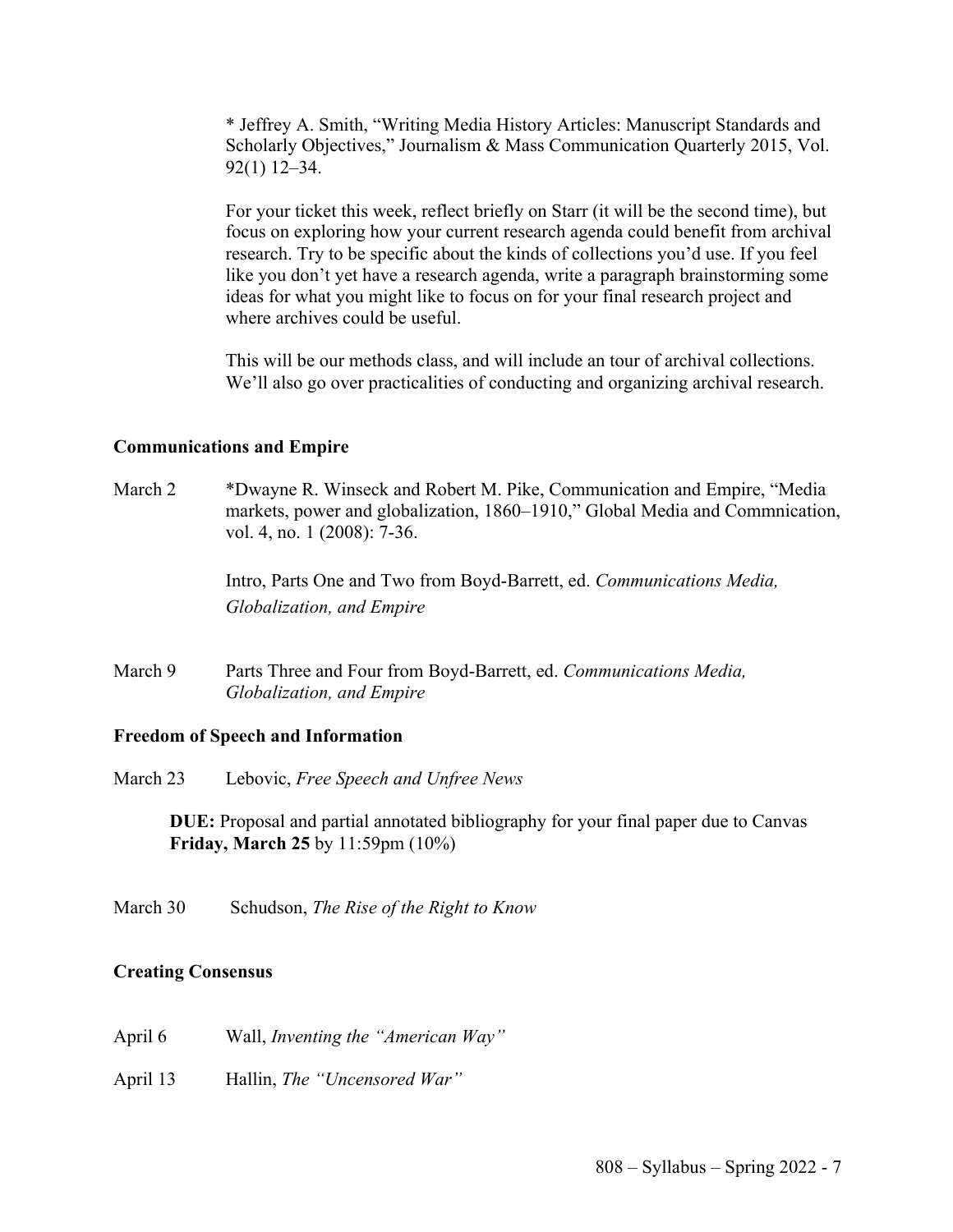April 20 \*Selections from Edward Herman and Noam Chomsky, *Manufacturing Consent: The Political Economy of Mass Media* (New York: Pantheon Books, 1988).

> \*Eric Herring and Piers Robinson, "Too Polemical or Too Critical? Chomsky and the Study of the News Media and Foreign Policy," *Review of International Studies*, Vol. 29, No. 4 (Oct., 2003), pp. 553-568

#### **History of Communications Technology**

April 27 Susan Douglas, *Listening In* (selected chapters)

\* Heidi J. S. Tworek (2016) How not to build a world wireless network: German– British rivalry and visions of global communications in the early twentieth century, History and Technology, 32:2, 178- 200, DOI: 10.1080/07341512.2016.1217599

May 4 Janet Abbate, *Inventing the Internet* (1999)

**DUE**: 15-20 page paper (double-spaced, 12pt, Times New Roman) due Monday, May 9th by 11:59pm (30%)

### **Additional Readings (choose from this list for your presentation, or suggest a different book):\***

- Allen, Craig. *Eisenhower and the Mass Media: Peace, Prosperity, and Primetime TV*. Chapel Hill: UNC Press, 1993.
- Baldasty, Gerald J. *The Commercialization of the News in the Nineteenth Century*. Madison, Wis.: University of Wisconsin Press, 1992.
- Baughman, James. L. *Henry R. Luce and the Rise of the American News Media*. Baltimore: Johns Hopkins University Press, 2001.
- ---. *The Republic of Mass Culture: Journalism, Filmmaking, and Broadcasting in American Since 1941.* Baltimore: Johns Hopkins University Press, 2005.
- ---. *Same Time, Same Station: Creating American Television, 1948-1961.* Baltimore: Johns Hopkins University Press, 2007.
- Baym, Geoffrey. *From Cronkite to Colbert: the evolution of broadcast news*. Boulder: Paradigm Publishers, 2010.
- Blanchard, Margaret A. *Revolutionary Sparks: Freedom of Expression in Modern America.* New York: Oxford University Press, 1992.
- Bodroghkozy, Aniko. *Equal Time: Television and the Civil Rights Movement.* Urbana, Illinois: University of Illinois Press, 2012.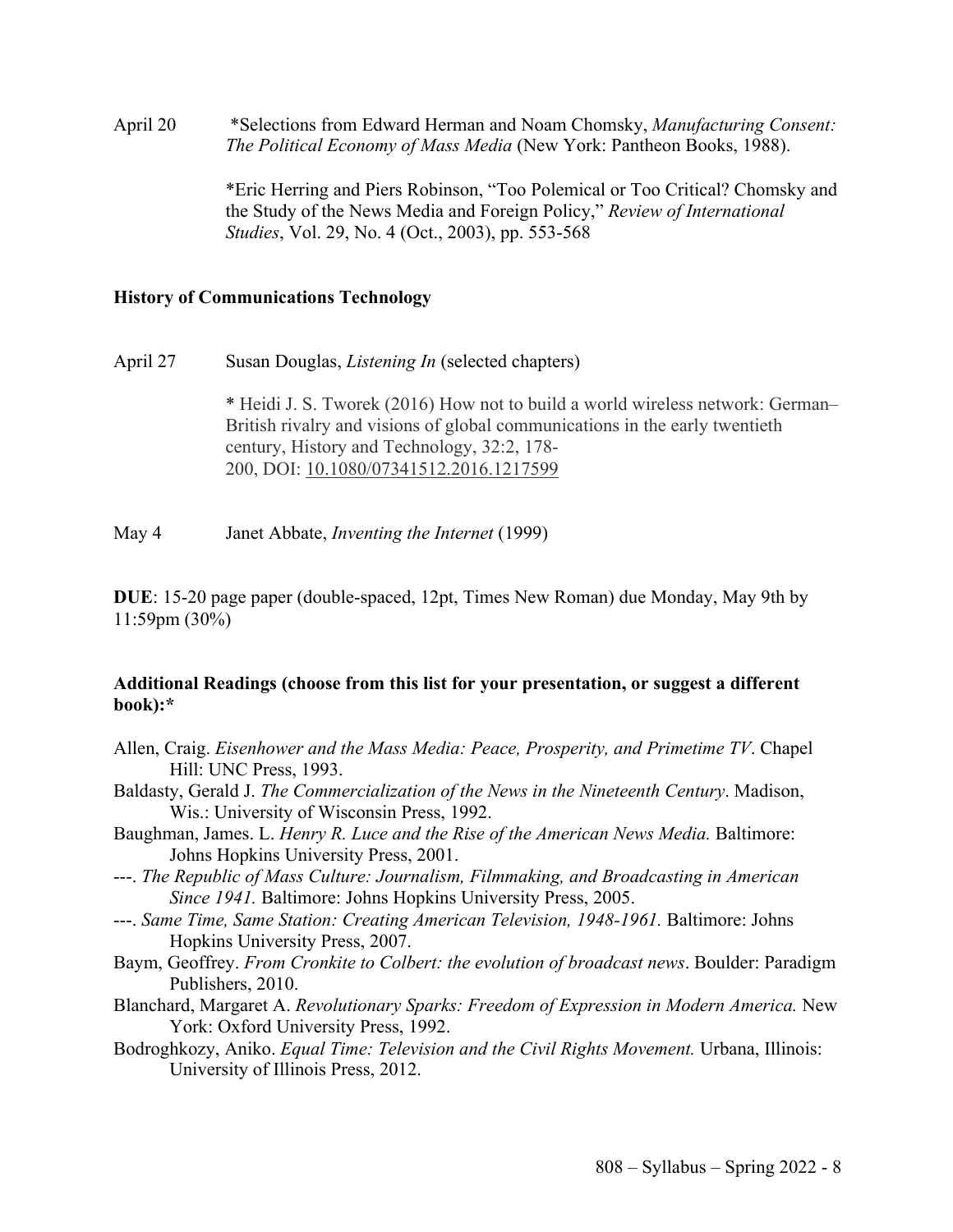- Brevda, William. *Sign of the Signs: The Literary Lights of Incandescence and Neon*. Lewisburg: Bucknell University Press, 2011.
- Brewer, Susan. *Why America Fights: Patriotism and War Propaganda from the Philippines to Iraq.* Oxford: Oxford University Press, 2009.
- Bronstein, Carolyn. *Battling Pornography: The American Feminist Anti-Pornography Movement, 1976 – 1986*. Cambridge: Cambridge University Press, 2011.
- Brownell, Kathryn. *Showbiz Politics: Hollywood in American Political Life.* Chapel Hill: The University of North Carolina Press, 2014.
- Brown, Richard D. *Knowledge is Power: The Diffusion of Information in Early America, 1700 – 1865*. New York: Oxford University Press, 1989.
- Carlebach, Michael L. *The Origins of Photojournalism in America*. Washington, D.C.: Smithsonian Institution Press, 1992.
- Chambers, Jason. *Madison Avenue and the Color Line: African Americans in the Advertising Industry.* Philadelphia: University of Pennsylvania Press, 2008.
- Clark, Charles E. *The Public Prints: The Newspaper in Anglo-American Culture, 1665- 1740.*  New York: Oxford University Press, 1994.
- Classen, Steven D. *Watching Jim Crow: The Struggles Over Mississippi TV, 1955 –1969*. Durham: Duke University Press, 2004.
- Cohen, Lizabeth. *A Consumer's Republic: The Politics of Mass Consumption in Postwar America.* New York: Knopf, 2003.
- Conway, Mike. *Contested Ground: The Tunnel and the Struggle Over Television News in Cold War America*. Amherst: University of Massachusetts Press, 2019.
- Craig, Daniel. *Fireside Politics: Radio and Political Culture in the United States, 1920 –1940*. Baltimore: The Johns Hopkins University Press, 2000.
- Daniel, Marcus. *Scandal & Civility: Journalism and the Birth of American Democracy.* Oxford: Oxford University Press, 2009.
- Darnton, Robert. *The Forbidden Best-Sellers of Pre-Revolutionary France*. New York: W.W. Norton, 1995.
- Dates, Jannette L. and William Barlow, eds. *Split Image: African Americans in the Mass Media.*  Washington, D.C.: Howard University Press, 1993.
- Doherty, Thomas. *Cold War, Cool Medium: Television, McCarthyism, and American Culture.*  New York: Columbia University Press, 2003.
- Douglas, Susan. *Listening In: Radio and the American Imagination*. Minneapolis: University of Minnesota Press, 2004.
- ---. *Where the Girls Are: Growing Up Female with the Mass Media.* New York: Times Books, 1995.
- Eisenstein, Elizabeth. *The Printing Revolution in Early Modern Europe.* New York: Cambridge University Press, 1983; 2012.
- Finnegan, Margaret. *Selling suffrage: consumer culture and votes for women*. New York: Columbia University Press, 1999.
- Fones-Wolf, Elizabeth. *Waves of Opposition: Labor and the Struggle for Democratic Radio*. Urbana: University of Illinois Press, 2006.
- Frank, Thomas. *The Conquest of Cool: Business Culture, Counterculture, and the Rise of Hip Consumerism.* Chicago: University of Chicago Press, 1997.
- Fuller-Seeley, Kathryn H. *At the Picture Show: Small-town Audiences and the Creation of Movie Fan Culture*. Washington, D.C.: Smithsonian Institution Press, 1996.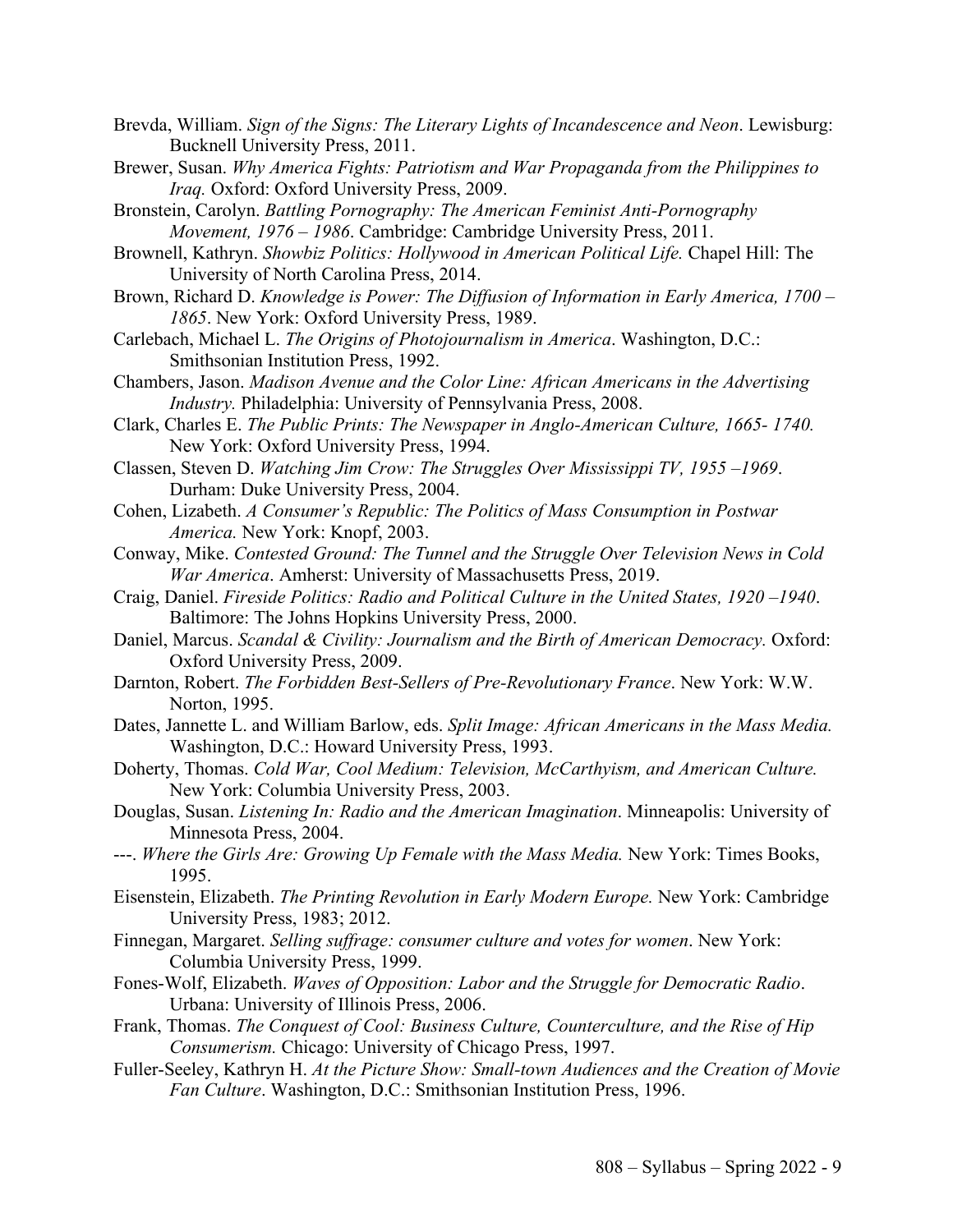- Gleason, Timothy. *The Watchdog Concept: The Press and the Courts in Nineteenth- Century America.* Ames: Iowa State University Press, 1989.
- Greenberg, David. *Nixon's Shadow: The History of an Image*. New York: W.W. Norton: 2003.
- ---. *Republic of Spin: An Inside History of the American Presidency*. New York: W.W. Norton, 2016.
- Grieveson, Lee. *Policing Cinema: Movies and Censorship in Twentieth Century America*. Berkeley: University of California Press, 2004.
- Griffith, Sally F. *Home Town News: William Allen White & The Emporia Gazette.* Oxford: Oxford University Press, 1989.
- Hamilton, John Maxwell. *Manipulating the Masses: Woodrow Wilson and the Birth of American Propaganda*. LSU Press, 2020.
- Hart, Jack R. *The Information Empire: the Rise of the Los Angeles Times and the Mirror Corporation*. Washington, D.C.: University Press of America, 1981.
- Henkin, David M. *The Postal Age: The Emergence of Modern Communications in Nineteenth-Century America*. Chicago: The University of Chicago Press, 2006.
- Henry, Neil. *American Carnival: Journalism Under Siege in an Age of New Media*. Berkeley: University of California Press, 2007.
- Henthorn, Cynthia Lee. *From Submarines to Suburbs: Selling a Better America, 1939- 1959.*  Athens, Ohio: Ohio University Press, 2006.
- Hemmer, Nicole. *Messengers of the Right: Conservative Media and the Transformation of American Politics*. Philadelphia: University of Pennsylvania Press, 2016.
- Hoften, Gerd. *Radio Goes to War: The Cultural Politics of Propaganda during World War II.*  Berkeley: University of California Press, 2002.
- Houck, Davis W. *Emmett Till and the Mississippi Press*. Jackson: University of Mississippi Press, 2008.
- Howard, Nicole. *The Book: The Life Story of a Technology*. Baltimore: The Johns Hopkins University Press, 2009.
- Igo, Sarah E. *The Averaged American: Surveys, Citizens, and the Making of a Mass Public.* Cambridge, Mass.: Harvard University Press, 2008.
- ---. *The Known Citizen: A History of Privacy in Modern America*. Harvard UP, 2018.
- Jacobs, Ronald N. *Race, Media, and the Crisis of Civil Society: From Watts to Rodney King.*  Cambridge: Cambridge University Press, 2000.
- John, Richard R. *Spreading the News: the American Postal System from Franklin to Morse*. Cambridge, Mass.: Harvard University Press, 1998.
- Junger, Richard. *Becoming the Second City: Chicago's Mass News Media, 1833 – 1898*. Urbana: University of Illinois Press, 2010.
- Kaplan, Richard L. *Politics and the American Press; The Rise of Objectivity, 1865-1920.* New York: Cambridge University Press, 2002.
- Kennedy, David M. *Over Here: The First World War and American Society*. Oxford: Oxford University Press, 1980.
- Koszarski, Richard. *An Evening's Entertainment: the Age of the Silent Picture Feature*, *1915 – 1928*. New York: Scribner, 1990.
- Laird, Pamela Walker. *Advertising Progress: American Business and the Rise of Consumer Marketing.* Baltimore, Md.: Johns Hopkins University Press, 1998.
- Leach, William. *Land of Desire: Merchants, Power, and the Rise of a New American Culture*. 1993.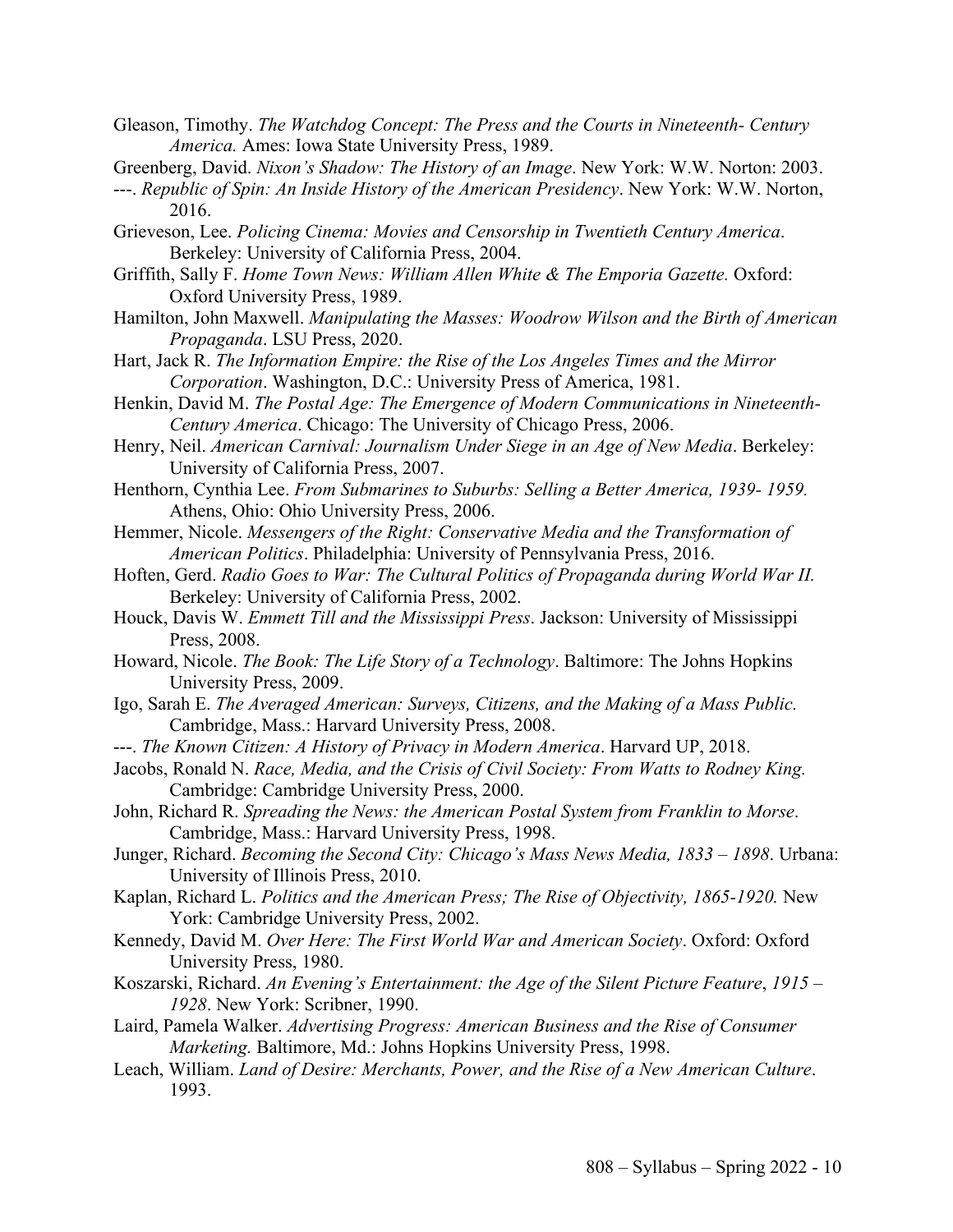- Lears, Jackson. *Fables of Abundance: A Cultural History of Advertising in America*. New York: Basic Books, 1994.
- Lenthall, Bruce. *Radio's America: The Great Depression and the Rise of Modern Mass Culture.*  Chicago: University of Chicago Press, 2007.
- Loughran, Trish. *The Republic in Print: Print Culture in the Age of U.S. Nation Building, 1770 – 1870*. New York: Columbia University Press, 2007.
- Manring, M.M. *Slave in a Box: The Strange Career of Aunt Jemima*. Charlottesville: University of Virginia Press, 1998.
- Marchand, Roland*. Advertising the American Dream: Making for Modernity, 1920 –1940*. Berkeley: University of California Press, 1985.
- ---. *Creating the Corporate Soul: The Rise of Public Relations*. Berkeley: University of California Press, 1998.
- Matt, Susan J. *Keeping Up with the Joneses: Envy in American Consumer Society, 1890- 1930.*  Philadelphia: University of Pennsylvania Press, 2003.
- Mayor, A. Hyatt. *Prints and People: A Social History of Printed Pictures*. Princeton: Princeton University Press, 1981.
- Meyers, Cynthia B. *A Word From Our Sponsor: Admen, Advertising, and the Golden Age of Radio*. Oxford: Fordham University Press, 2013.
- Miller, Karen S. *The Voice of Business: Hill & Knowlton and Postwar Public Relations*. Chapel Hill: University of North Carolina Press, 1999.
- Nerone, John. *Violence Against the Press: Policing the Public Sphere in U.S. History.* New York: Oxford University Press, 1994.
- Nord, David Paul. Communities of Journalism: A History of American newspapers and their Readers. University of Illinois Press, 2001.
- ---. *Faith in Reading: Religious Publishing and the Birth of Mass Media in America.* New York: Oxford University Press, 2004.
- Ohmann, Richard. *Selling Culture: Magazines, Markets, and Class at the Turn of the Century*. New York: Verso, 1996.
- Ong, Walter J. *Orality and Literacy: the Technologizing of the Word*. London: Routledge, 1988.
- Osgood, Kenneth. *Total Cold War: Eisenhower's Secret Propaganda Battle at Home and Abroad*. Lawrence: University of Kansas, 2006.
- Pasley, Jeffrey L. *The Tyranny of Printers: Newspaper Politics in the Early American Republic*. Charlottesville: University of Virginia Press, 2001.
- Pickard, Victor. *America's Battle for Media Democracy: The Triumph of Corporate libertarianism and the future of media reform.* Cambridge UP, 2015.
- Pooley, Jefferson. *James W. Carey and Communications Research: Reputation at the University's Margins*. New York: Peter Lang, 2016.
- Ratner, Lorman A. and Dwight L. Teeter Jr. *Fanatics and Fire-eaters: Newspapers and the Coming of the Civil War.* Urbana, Illinois: University of Illinois Press, 2003.
- Rhodes, Jane. *Framing the Black Panthers: The Spectacular Rise of a Black Power Icon*. Chicago: University of Illinois Press, 2008; 2017.
- *---. Mary Ann Shad Cary: The Black Press and Protest in the Nineteenth Century*. Bloomington: Indiana University Press, 1998.
- Risley, Ford. *Abolition and the Press; The Moral Struggle Against Slavery.* Evanston: Northwestern University Press, 2008.